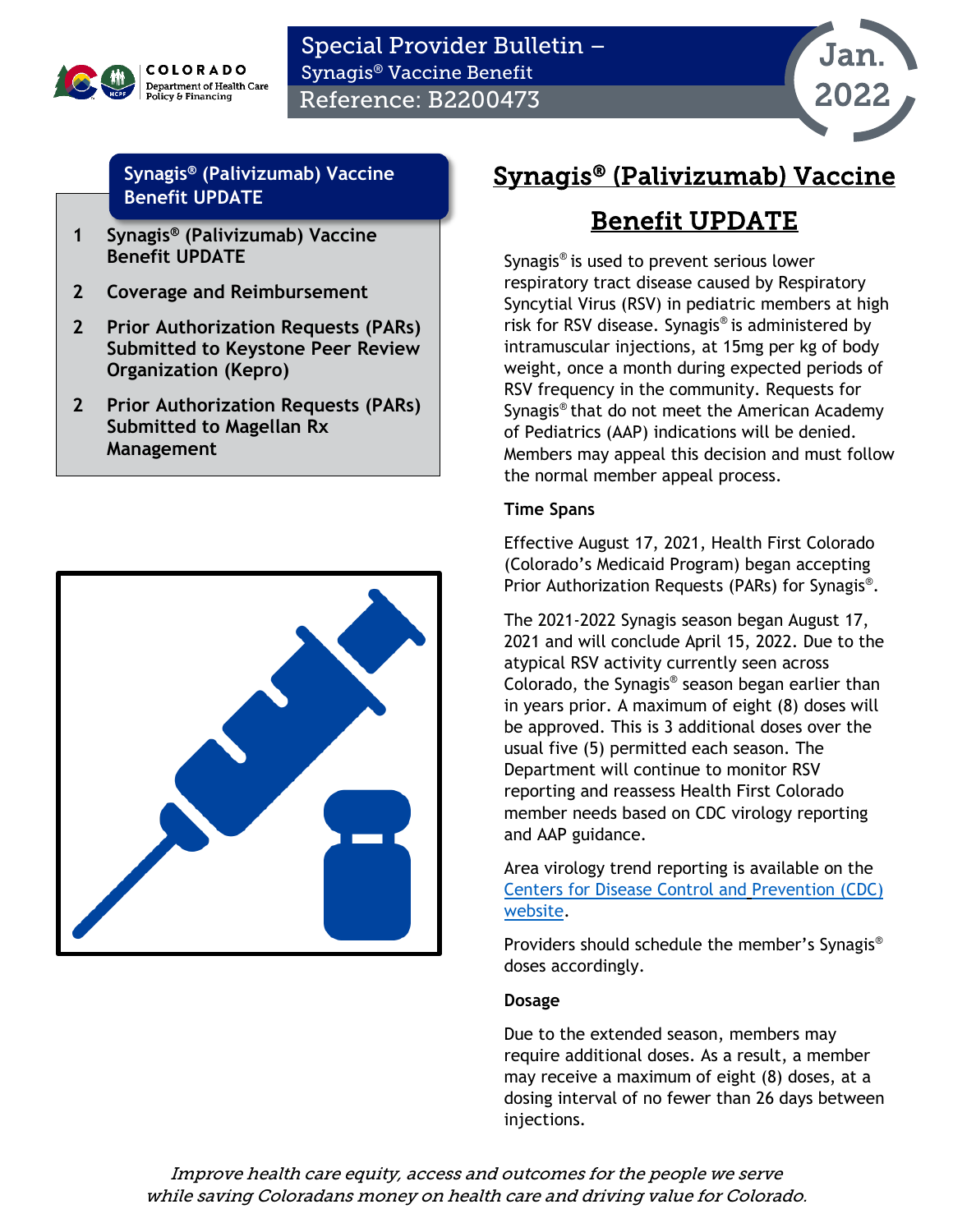### Coverage and Reimbursement

<span id="page-1-0"></span>**Coverage and Reimbursement, Prior Authorization Requests (PAR), and Billing Instructions**  can be found in the August 2021 Synagis® [Special Provider Bulletin](https://hcpf.colorado.gov/sites/hcpf/files/Bulletin_0821_B2100467.pdf) (B2100467).

When Synagis<sup>®</sup> is administered in the member's home or a long-term care facility, Synagis<sup>®</sup> is to be billed to the Health First Colorado pharmacy benefit via Magellan Rx Management.

When administered in the the provider's office or clinic, Synagis<sup>®</sup> is to be billed to the Health First Colorado medical benefit via Keystone Peer Review Organization (Kepro).

## <span id="page-1-1"></span>Prior Authorization Requests (PARs) Submitted to Keystone Peer Review Organization (Kepro)

Providers who have already received an approved PAR from Kepro for the initial five (5) doses and need to add additional doses up to three (3) doses, to their approved PAR, may submit a modification to the existing PAR to Kepro via the online PAR portal, Atrezzo.

Providers with approved PARs for Pediatric Long Term Home Health (PLTHH) that includes nursing visits for the purpose of Synagis® administration may also submit a modification request of up to three (3) additional visits to their PLTHH PAR for additional approved doses.

Providers may also contact Kepro for additional assistance at:

#### **Kepro Customer Service:** 720-689-6340

#### **Kepro Provider Issue email:** [coproviderissue@kepro.com](mailto:coproviderissue@kepro.com)

For additional information about the ColoradoPAR program and Kepro please visit the [ColoradoPAR Program web page.](https://hcpf.colorado.gov/par)

Email the Department's UM Team at [hcpf\\_UM@state.co.us](mailto:hcpf_UM@state.co.us) for questions about the PAR process, or for escalated concerns regarding Synagis® PARs submitted to Kepro.

Contact the benefits team at [hcpf\\_benefitsupport@state.co.us](mailto:hcpf_benefitsupport@state.co.us) with Home Health policy questions.

Contact Christina Winship at [Christina.Winship@state.co.us](mailto:Christina.Winship@state.co.us) with Synagis® Policy Questions.

## <span id="page-1-2"></span>Prior Authorization Requests (PARs) Submitted to Magellan Rx Management

Providers who have already received an approved PAR from Magellan Rx for the initial five (5) doses and need to add additional doses up to three (3) doses, to their approved PAR, may reach out to Magellan Rx Management Call Center (1-800-4334-5725) for PAR modifications.

New PARs can be submitted to Magellan via the Synagis Pharmacy Benefit Prior Authorization Request Form (Fax: 1-800-434-5881), available on the [Provider Forms web page](https://hcpf.colorado.gov/provider-forms) under the Synagis® Prior Authorization Request Form drop down.